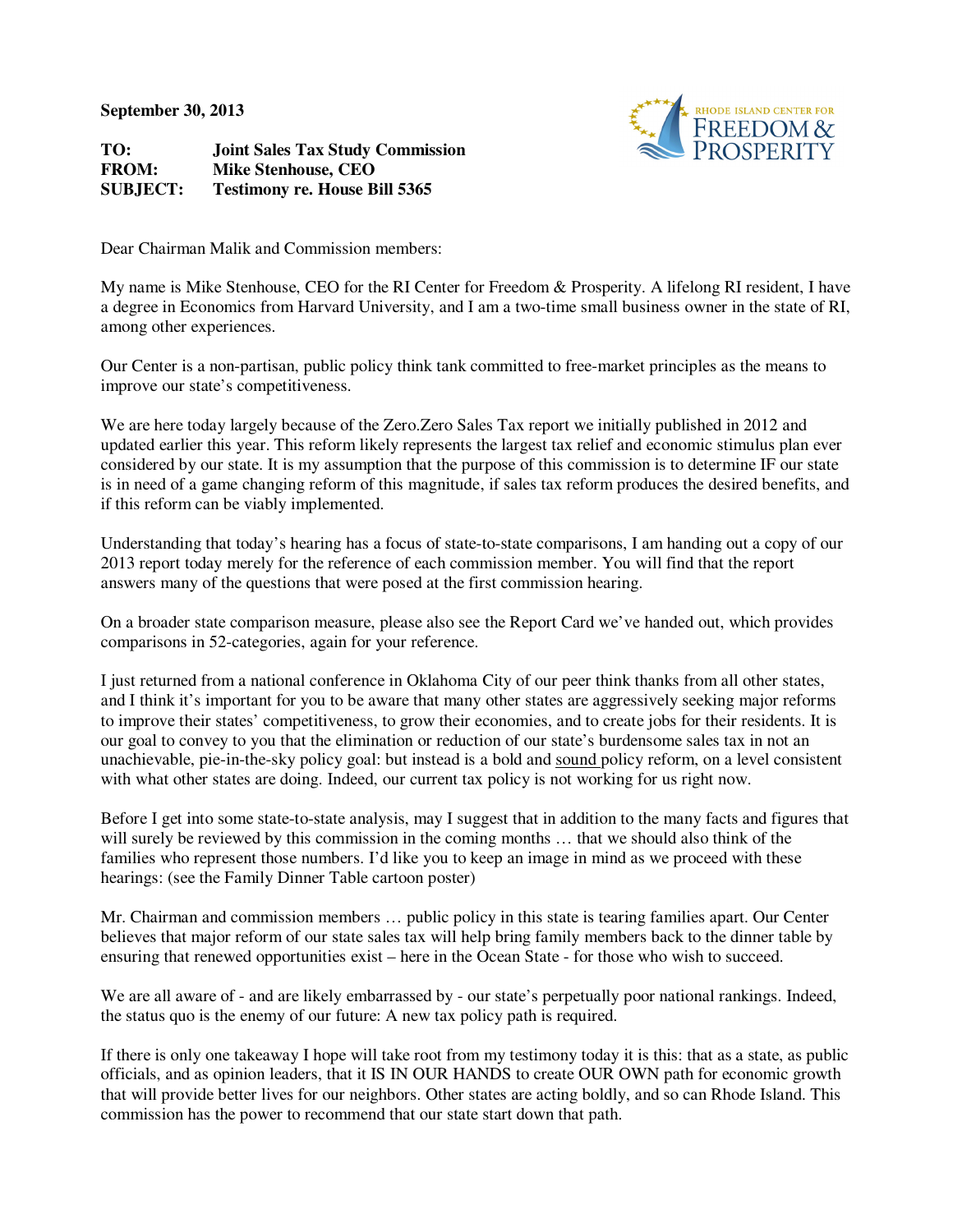So what are the national trends and relevant state-to-state comparisons? As compared with other states, RI Exhibits most all of the classic symptoms of a state in the throughs of a death spiral:

- Losing population in terms of state-state migration
- Higher income people leaving Rhode Island, while attracting lower income people
- Yet, budget continues to increase … increased burden on a smaller tax base … unsustainable … further perpetuates the death spiral

How do the other NO-SALES-TAX states do it? Please now refer to the state-comparison handout ...

ALL STATES WITH 0.0% SALES TAX SAW POPULATION "GROWTH" – while Rhode Island is losing in terms of state-to-state migration of taxpayers. Additionally, Rhode Island is the only state among this group that saw a loss of wealth from this destructive out-migration trend … losing over \$2 billion in adjusted gross income! Two billion dollars.

And these micro-findings in the Ocean State are consistent with national findings. Over the last decade, on net, more than 4.2 million individuals have moved out of the 10 states with the highest state and local tax burdens. Conversely, more than 2.8 million Americans migrated to the 10 states with the lowest tax burdens.

Tax policy does affect the migration of people, and it is indeed, people – families – that are the lifeblood of any state.

And it is JOB opportunities that attracts people. In this regard, again RI, with its high sales tax, lags far behind:

- RI, by far, has highest unemployment rate vs 0.0% sales tax states, almost double that of NH.
- 0.0% sales tax states saw a 191% 323% higher jobs growth in past year vs RI
- All 0.0% sales tax states also weathered the recent recession far better than we did in RI. In fact, RI has the poorest record for recovering jobs, and it's getting worse, as compared with pre-recession peak levels, among all states - except Michigan, which recently is starting to improve. Soon, we will be last.

The findings are clear … other states without a sales tax are attracting people by growing jobs! From a tax rate perspective, other 0.0% sales tax states do not resort to the philosophy of charging higher tax rates in other areas to produce revenues. In fact:

- Every  $0.0\%$  sales tax state has a lower corporate tax
- Every  $0.0\%$  sales tax state has a lower gasoline tax
- Every  $0.0\%$  sales tax state has a lower cigarette tax
- Every  $0.0\%$  sales tax state has a lower estate tax
- 3 of 5 0.0% sales tax states have a lower capital gains tax rate
- 2 of 5 0.0% sales tax states have a lower top income tax rate

In short, other 0.0% sales tax states, are not counter-balancing the absence of these revenues by increasing other tax rates as a general policy.

In terms of budgetary considerations, there are also a few notable findings:

First, with regard to revenues, and following up on the tax rate findings we just reviewed, the strategy the other 0.0% sales tax states apparently are pursuing is consistent with the findings in our Zero.Zero report: